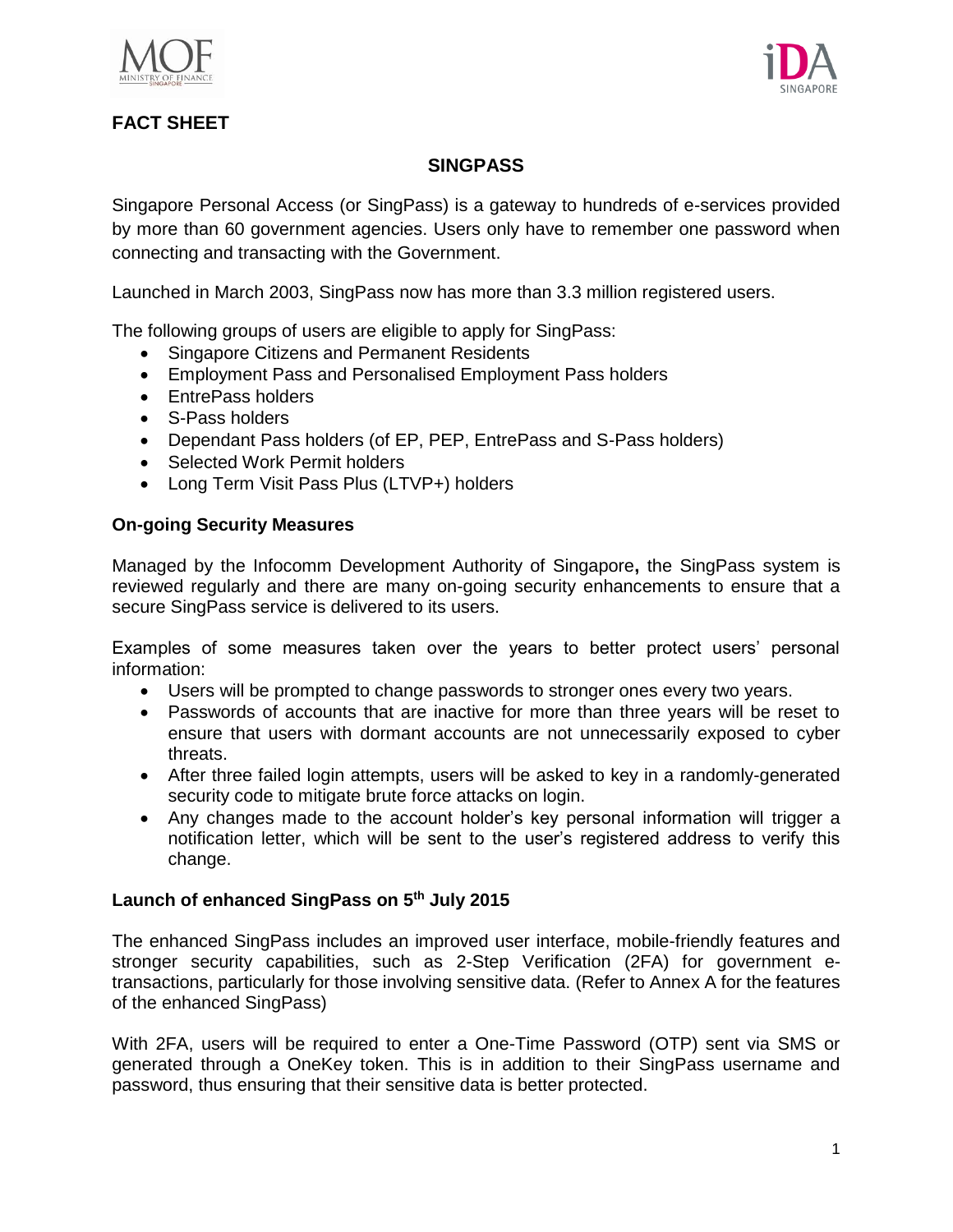



As part of continuous effort to improve the system, the SingPass 2FA setup process was simplified such that users can register for 2FA via the SingPass website and activate their 2FA via SMS. Alternatively, they can log into Assurity's website using their NRIC and the password in the PIN mailer to activate their 2FA.

To enjoy the enhanced features, users simply need to complete the following steps:

1) Complete a one-time account update

For users who log into their SingPass account for the first time after 5<sup>th</sup> July 2015, they will automatically be prompted to:

*Provide and verify their mobile number and email address*

Users are to select their preferred mode of contact (SMS or email) so that they will receive SMS or email notifications whenever changes are made to their SingPass profile (e.g. password, mobile number, SingPass ID).

- *Set up security questions and answers*  Users will be prompted to set up at least two security questions and answers. This is so that they can reset their passwords online easily by answering a security question correctly.
- 2) Set up their 2-step verification (2FA)

From 5<sup>th</sup> July 2016, all government e-services involving sensitive data will require SingPass 2FA to perform e-transactions. To set up their SingPass 2FA, users will need to:

*Register for SMS or OneKey token via the SingPass website*

Users can log into their SingPass account and click "Set Up 2-Step Verification (2FA) under the Quick Links section. They can choose to receive OTPs via SMS or generate them through a OneKey token.

Upon successful registration, a PIN mailer will be sent to their registered address within seven working days for activation.

### *Activate 2FA using PIN mailer password*

Users can send the activation code in the PIN mailer to 78111 via SMS, or log into Assurity's website (https://portal.assurity.sg/activate) using their NRIC and the password in the PIN mailer to activate their 2FA

Upon successful activation, their SingPass 2FA setup is complete and they will go through a 2-step login process when performing sensitive government etransactions.

(Refer to Annex B for visual illustration of how to set up SingPass 2FA)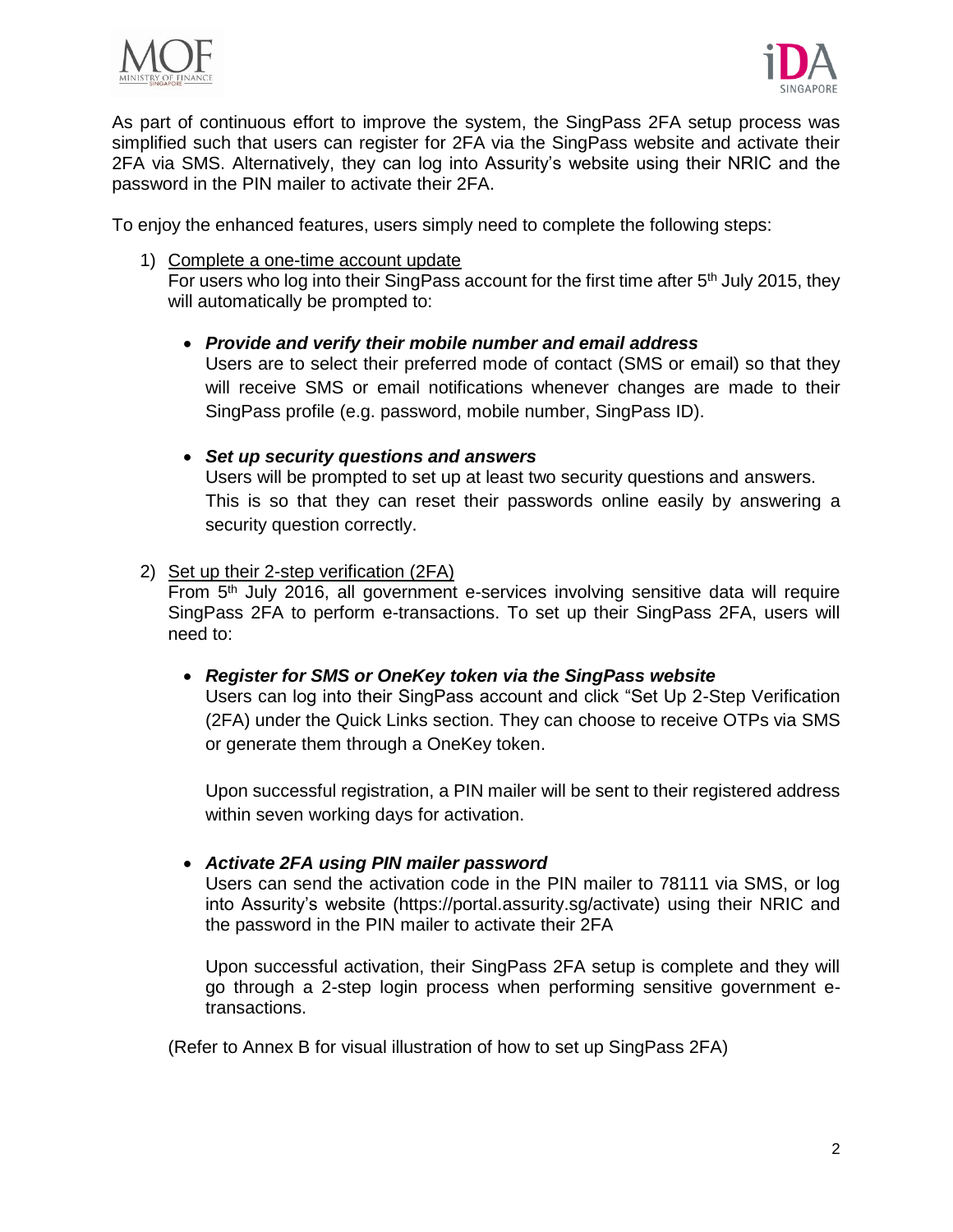



### **For media clarifications, please contact:**

Malini Nathan (Ms) Assistant Director Corporate and Marketing Communications Division, IDA DID: (65) 6211 0660 Email: malini\_nathan@ida.gov.sg

Jacklyn Chew (Ms) Assistant Manager Corporate and Marketing Communications Division, IDA DID: (65) 6211 0708 Email: jacklyn\_chew@ida.gov.sg

## **Annex A – Features of the enhanced SingPass**

### **Improved Usability**

### **1) Simple One-Time Account Update**

Upon logging in to the enhanced SingPass for the first time, users simply need to provide their mobile number and/or email address, and set up a minimum of two security questions. This setup is required for users to access all online management features available in the enhanced SingPass.

### **2) User-centric Interface**

The design of the enhanced SingPass is simple and easy to use, featuring clear and concise instructions, tool tips, updated security questions that are easy to remember and clearer security code.

#### **3) Additional Self Help Features**

How-to videos are introduced as part of the enhanced SingPass to provide users with an overview of the enhancements and easy-to-follow, step-by-step guides.

#### Greater Convenience

### **1) Mobile Optimised**

Catering for a user landscape where mobile usage is proliferating, the enhanced SingPass is designed to be mobile optimised. When a mobile browser is detected, the screen display will be resized and key information and tasks will be prioritized for users to browse on-the-go.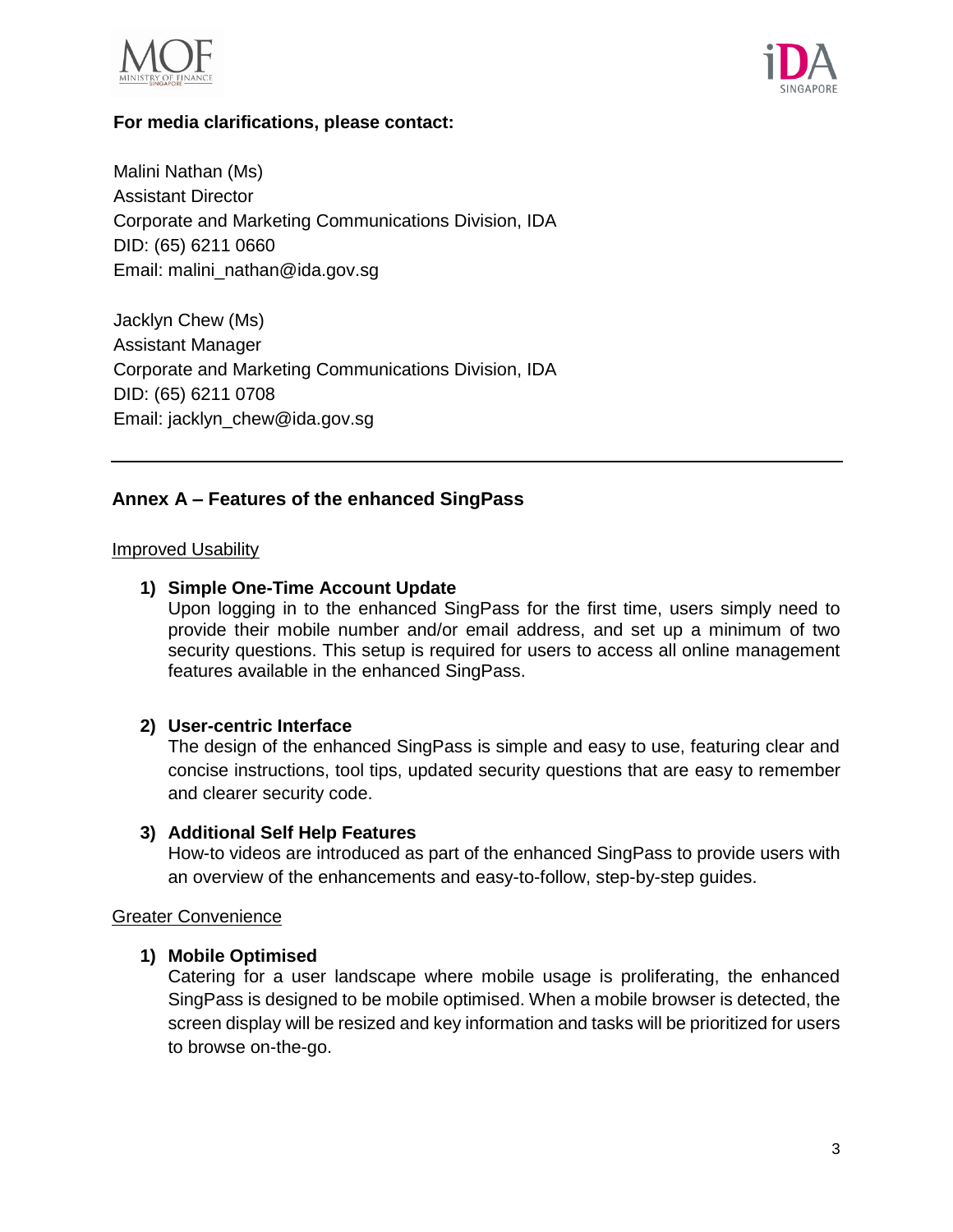



## **2) Faster Reset of Passwords Online**

With the enhanced SingPass, users who have forgotten their SingPass password can reset it online almost immediately via their mobile phones, instead of visiting a SingPass counter or submitting an online request to have the new password mailed to their registered address.

### **3) Easy online account management**

The enhanced SingPass provides greater convenience by allowing users to view details of their previous transactions (e.g. password reset and e-service authentications) and update their SingPass profile (e.g. mobile number) easily online.

### Improved Security

## **1) Notifications through Short Messaging Service (SMS) and Email**

By providing their contact details and selecting their preferred mode of contact (SMS or email), users will be able to receive notifications for any key profile information changes.

### **2) Secure 2-step login for e-government transactions involving sensitive data**

Government e-Services that involve sensitive data will be required to implement 2FA. A one-time "second factor" password will be sent to users via Short Messaging Service (SMS) or generated from a OneKey token. To allow for a smoother transition for our users, there will be a 1-year transition period for users to choose to activate 2FA. After the transition period, users would need to go through a two-step login process for government e-services involving sensitive information

### **3) Option to customise SingPass ID**

Users have the option to customise their SingPass ID, instead of using their NRIC/FIN number, to safeguard their SingPass login credentials. Please note that users can only customise their ID once and the change is permanent.

### **4) Risk Based Authentication and Analysis**

A central logging facility uses analytics to analyse and identify unusual activities for further actions. Based on the risk level, the system may challenge the user to provide additional verification, such as answering a security question or entering a security code.